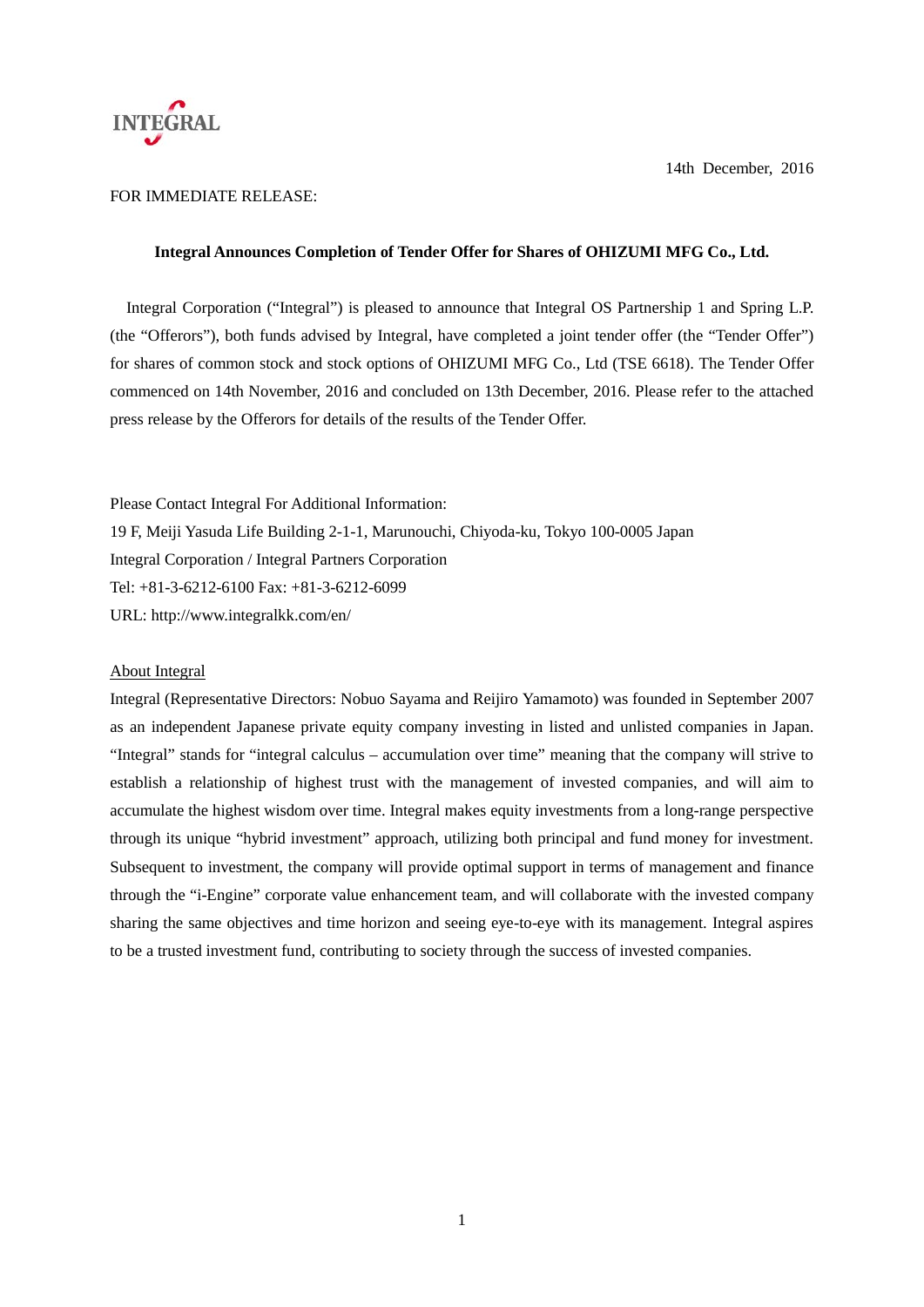[Translation]

December 14, 2016

To whom it may concern:

| Company name:              | Integral OS Partnership 1                                                                 |
|----------------------------|-------------------------------------------------------------------------------------------|
| Name of<br>Representative: | Integral OS Corporation, Partner<br>Yoshihiro Henmi, Representative<br>Director           |
| Company name:              | Spring L.P.                                                                               |
| Name of<br>Representative: | Integral Partners (Cayman) II (A)<br>Limited, General Partner<br>John Cullinane, Director |

# **Notice of Result of Tender Offer for Share Certificates, etc. of Ohizumi MFG. Co., Ltd. (Securities Code: 6618)**

Integral OS Partnership 1 and Spring L.P. (Integral OS Partnership 1 and Spring L.P. are hereinafter collectively referred to as the "**Offerors**") decided on November 11, 2016 to acquire common stock (the "**Target Company Shares**") and Stock Acquisition Rights (as described in "(ii) Stock acquisition rights" of "(3) Class of Share Certificates, Etc. for tender offer" below; the same applies hereinafter) of Ohizumi MFG. Co., Ltd. (Tokyo Stock Exchange Mothers market, Securities Code 6618; the "**Target Company**") through a tender offer (the "**Tender Offer**") under the Financial Instruments and Exchange Act (Act No. 25 of 1948, as amended; the "Act"), and the Offerors conducted the Tender Offer starting on November 14, 2016. The Tender Offer has been completed as of December 13, 2016, the Offerors hereby announce the result of the Tender Offer as described below.

- 1. Outline of tender offer
	- (1) Name and address of the Offerors Integral OS Partnership 1 1-1, Marunouchi 2-chome, Chiyoda-ku, Tokyo

Spring L.P. PO Box 309, Ugland House, Grand Cayman, KY1-1104, Cayman Islands

- (2) Name of the Target Company Ohizumi MFG. Co., Ltd.
- (3) Class of Share Certificates, Etc. for tender offer
	- (i) Common stock
	- (ii) Stock acquisition rights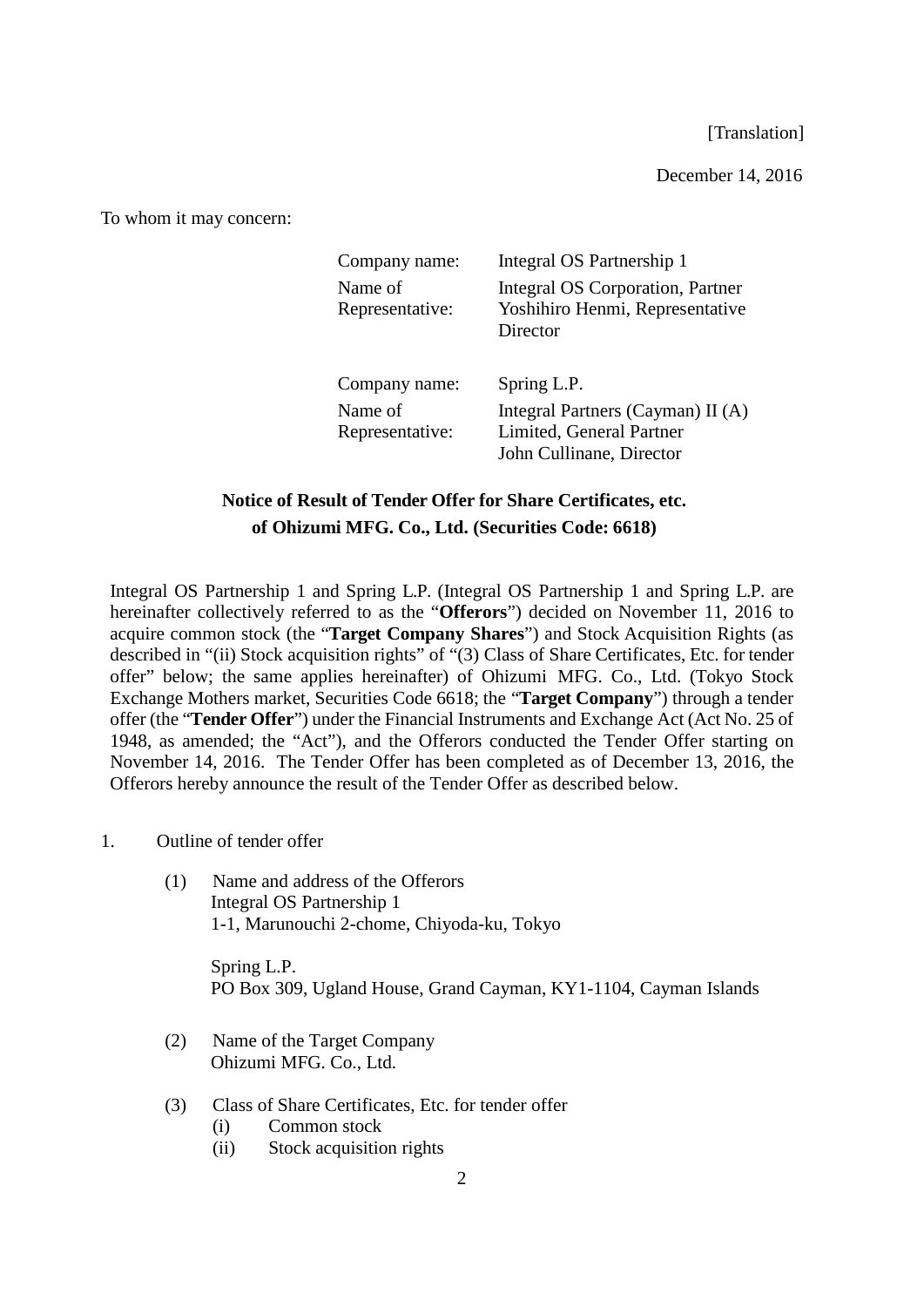Second Series Stock Acquisition Rights (Subject to Exercise Value Change Clause) issued pursuant to the resolution at the board of directors meeting of the Target Company held on March 9, 2015 (the "Stock Acquisition Rights")

(4) Number of Share Certificates, Etc. to be purchased in tender offer

| Number of Share<br>Certificates, Etc. to be<br>purchased | Minimum number of Share   Maximum number of  <br>Certificates, Etc. to be Share Certificates, Etc. to<br>purchased | be purchased |
|----------------------------------------------------------|--------------------------------------------------------------------------------------------------------------------|--------------|
| 8,367,247 (shares)                                       | 2,094,000 (shares)                                                                                                 | - (shares)   |

- Note 1: If the total number of Tendered Share Certificates, Etc. is less than the minimum number of Share Certificates, Etc. to be purchased (2,094,000 shares), the Offerors will not purchase any of the Tendered Share Certificates, Etc. If the total number of Tendered Share Certificates, Etc. is equal to or exceeds the minimum number of Share Certificates, Etc. to be purchased (2,094,000 shares), the Offerors will purchase all the Tendered Share Certificates, Etc.
- Note 2: Shares less than one unit are also subject to the Tender Offer. If a right to claim for purchase of shares less than one unit is exercised by shareholders in accordance with the Companies Act (Act No. 86 of 2005, as amended), the Target Company may purchase its own shares less than one unit during the Tender Offer Period in accordance with procedures required by laws and regulations.
- Note 3: In the Tender Offer, the Offerors have not set a maximum number of Share Certificates, Etc. to be purchased, and thus the number of Share Certificates, Etc. to be purchased is stated as the maximum number of Share Certificates, Etc. of the Target Company to be acquired by the Offerors through the Tender Offer (after conversion to shares). Such maximum number is the number of shares (8,367,247 shares) resulting from adding (A) the total number of issued shares (7,882,968 shares) as of September 30, 2016, stated in the Target Company's 103rd Fiscal Year Second Quarterly Securities Report less the number of treasury shares (121 shares) owned by the Target Company as of the same date, stated in the same Report and less the number of Target Company Shares (100 shares) owned by the Offeror, and (B) the sum of the number of Target Company Shares (5,000 shares) which were issued upon the exercise of Stock Acquisition Rights (50 rights) as stated in the "Notice Regarding Monthly Exercise Status of Second Series Stock Acquisition Rights (Subject to Exercise Value Change Clause) by way of Third-Party Allotment" announced by the Target Company on November 1, 2016 and the number of Target Company Shares (479,500 shares) underlying the Stock Acquisition Rights (4,795 rights) which have not been exercised as of October 31, 2016. According to the interviews with the Target Company, while 60,000 Company Shares were issued upon the exercise of 600 Stock Acquisition Rights on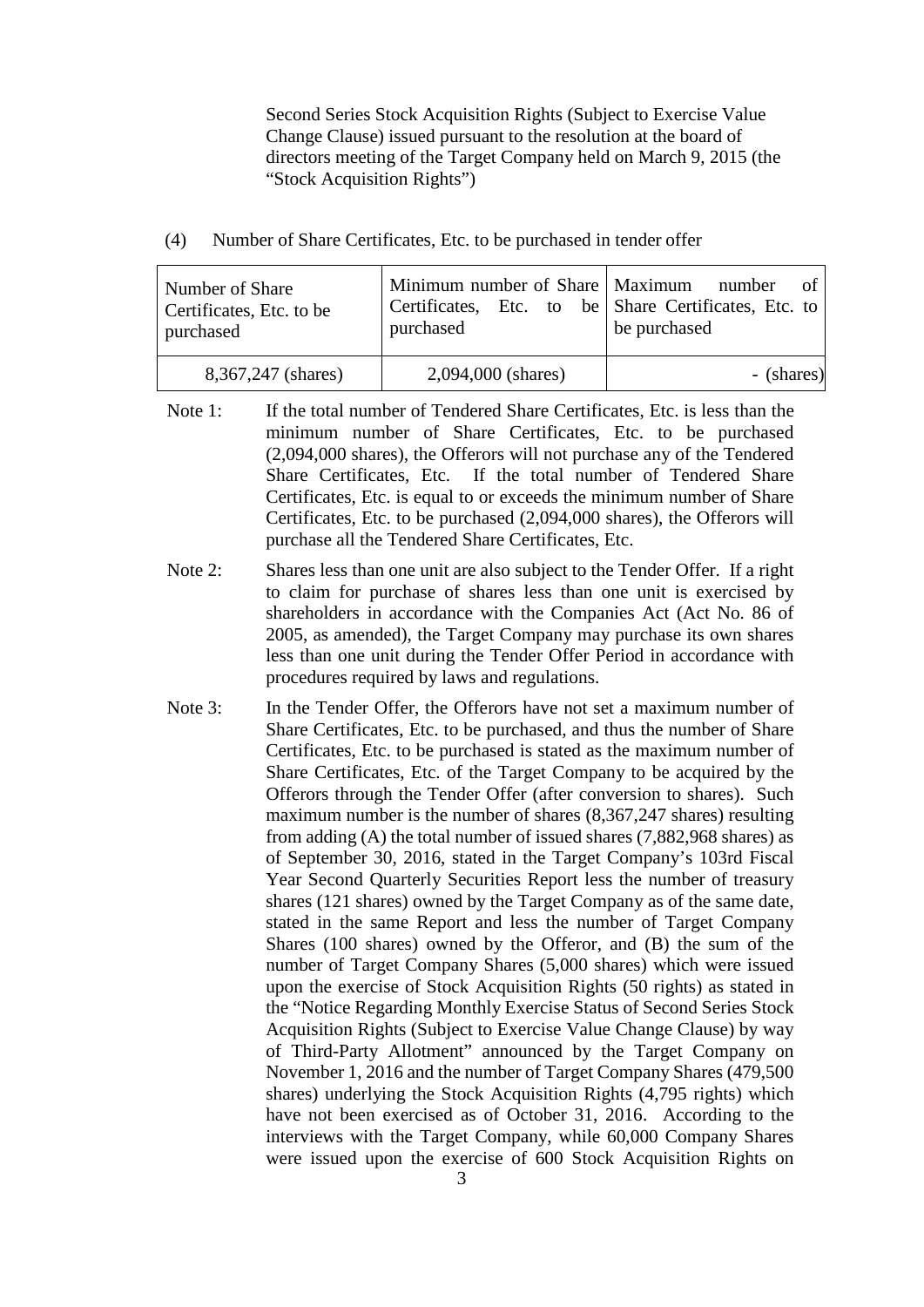November 11, 2016, (i) there has been no change on the total number of issued Company Shares and the number of treasury shares held by the Company during the period from September 30, 2016 through November 11, 2016, except for such delivery of 65,000 Company Shares in total upon the exercise of the Stock Acquisition Rights, and (ii) there has been no change in the number of the Stock Acquisition Rights outstanding during the period from after October 31, 2016 through November 11, 2016, except for the subtraction of the 600 Stock Acquisition Rights which were exercised on November 11, 2016 (the number of the Stock Acquisition Rights outstanding after the subtraction is 4,195 Stock Acquisition Rights).

- Note 4: Stock Acquisition Rights may be exercised by the last day of the Tender Offer Period, and in that case, the Target Company Shares delivered through such exercise is also subject to the Tender Offer.
- Note 5: The Offerors do not intend to acquire the treasury shares held by the Target Company through the Tender Offer.
- Note 6: The number of shares and stock acquisition rights to be acquired by each Offeror in the Tender Offer will be calculated in accordance with the following formula. If there is a fraction less than one share or one stock acquisition right in the number of shares and stock acquisition rights calculated in accordance with the formula, the Offerors will consult with each other and round the number of shares and stock acquisition rights to the nearest whole number (round half up).

| Offeror                      | Number of shares and stock acquisition rights to be<br>acquired                                                                                          |
|------------------------------|----------------------------------------------------------------------------------------------------------------------------------------------------------|
| Integral OS<br>Partnership 1 | Number equal to the sum of the number of the<br>shares to be acquired in the Tender Offer and 100 shares,<br>multiplied by 398/442, and minus 100 shares |
|                              | Number equal to 398/442 of the Stock Acquisition<br>Rights to be acquired in the Tender Offer                                                            |
| Spring L.P.                  | Number equal to the sum of the number of the<br>shares to be acquired in the Tender Offer and 100 shares,<br>multiplied by 44/442                        |
|                              | Number equal to 44/442 of the Stock Acquisition<br>Rights to be acquired in the Tender Offer                                                             |

(5) Tender offer period

- (i) Initial term as of registration From Monday, November 14, 2016 through Tuesday, December 13, 2016 (21 business days)
- (ii) The possibility of extension of tender offer period upon request of the Target Company N/A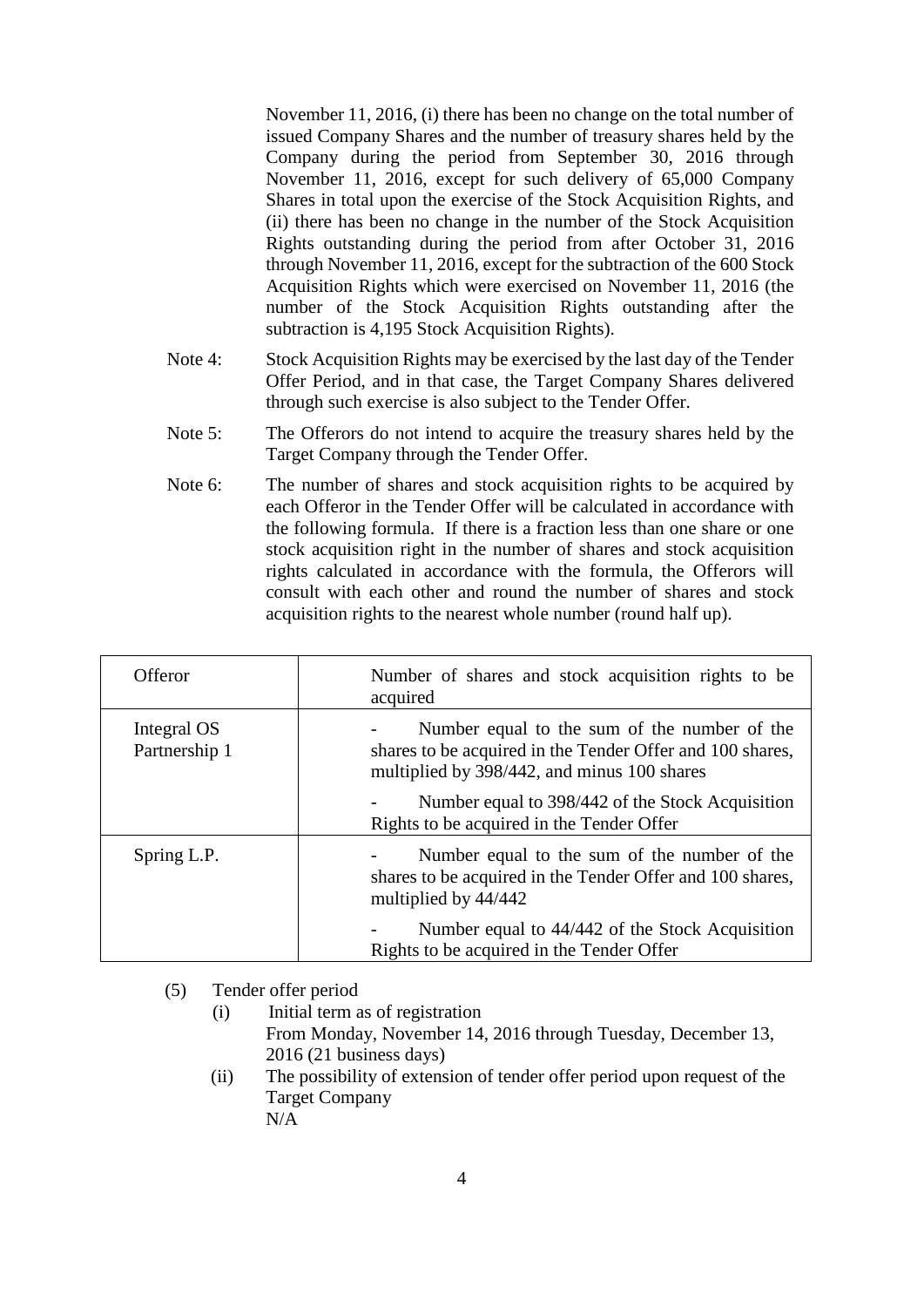- (6) Price of tender offer
	- (i) 370 yen per share of Common Stock
	- (ii) One yen per Stock Acquisition Right

## 2. Result of tender offer

(1) Outcome of the Tender Offer

In the Tender Offer, the Offerors set the condition that they would not conduct any purchase, etc. if the total number of Tendered Share Certificates, Etc. was less than the minimum number of Share Certificates, Etc. to be purchased (2,094,000 shares). Since the total number of Tendered Share Certificates, Etc. (2,441,000 shares) exceeded the minimum number of Share Certificates, Etc. to be purchased (2,094,000 shares), the Offerors intend to purchase all of the Tendered Share Certificates, Etc. as described in the public notice of commencement of the Tender Offer and the Tender Offer Registration Statement.

(2) Date of public notice of the result of the Tender Offer and name of newspaper in which public notice is to appear

In accordance with Article 27-13, Paragraph 1 of the Act, the Offerors have publicly announced the result of the Tender Offer to the press on December 14, 2016 at Tokyo Stock Exchange, Inc. in the manner set out in Article 9-4 of the Financial Instruments and Exchange Act Enforcement Order (Cabinet Order No. 321 of 1965, as amended) and Article 30-2 of the Cabinet Ordinance with respect to Disclosure of a Tender Offer for Share Certificates, Etc. by an Offeror other than the Issuing Company (Ministry of Finance Ordinance No. 38 of 1990, as amended).

|                                                          | Number of tendered       | Number of Share      |
|----------------------------------------------------------|--------------------------|----------------------|
| Class of Share Certificates, Etc.                        | Share Certificates, Etc. | Certificates, Etc.   |
|                                                          | after conversion to      | purchased after      |
|                                                          | shares                   | conversion to shares |
| Share certificates                                       | 2,441,000 shares         | 2,441,000 shares     |
| Certificate of stock acquisition                         |                          |                      |
| rights                                                   |                          |                      |
| Certificate of convertible bonds                         |                          |                      |
| with stock acquisition rights                            |                          |                      |
| Beneficiary certificates of trust                        |                          |                      |
| of Share Certificates, Etc.                              |                          |                      |
|                                                          |                          |                      |
| Share<br>Deposit<br>receipts<br>for                      |                          |                      |
| Certificates, Etc.                                       |                          |                      |
|                                                          |                          |                      |
| Total                                                    | 2,441,000 shares         | 2,441,000 shares     |
| (Total number of potential Share)<br>Certificates, Etc.) | 2,441,000 shares         | 2,441,000 shares     |

(3) Number of Share Certificates, Etc. purchased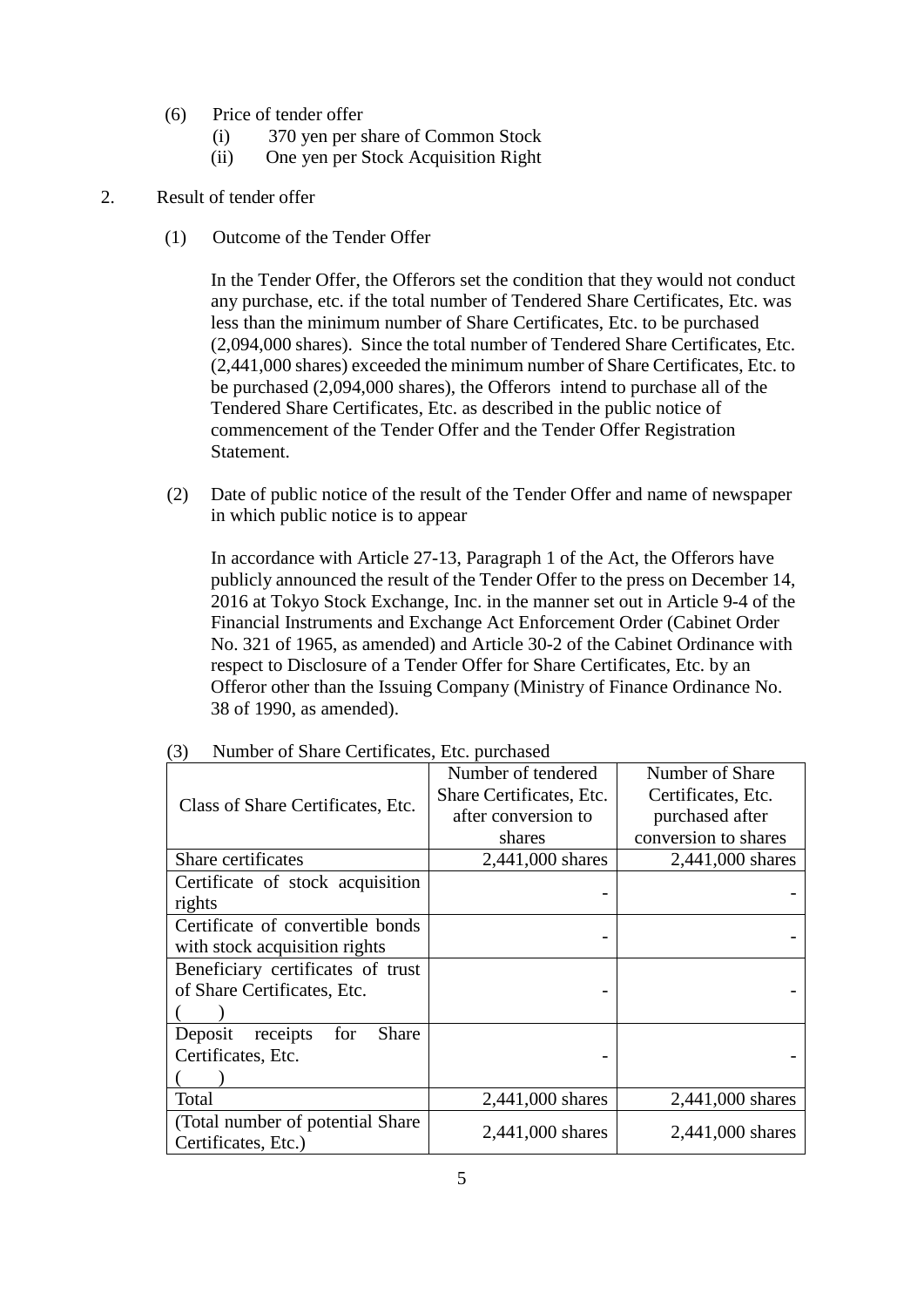Note: The Offerors decided that (A) Integral OS Partnership 1 would purchase a number of Target Company Shares equal to the sum of the number of the shares to be purchased in the Tender Offer and 100 shares, multiplied by 398/442, and minus 100 shares, and (B) Spring L.P would purchase all Target Company Shares exceeding that number of shares. The breakdown of the "Number of Share Certificates, Etc. purchased after conversion to shares" by the Offerors is as follows. [The Offerors consulted with each other and rounded all fractions less than one share in the number of shares calculated in accordance with the formula above to the nearest whole number (round half up).]

| Name of the Offeror       | Number of Share Certificates, Etc.<br>purchased after conversion to shares |  |
|---------------------------|----------------------------------------------------------------------------|--|
| Integral OS Partnership 1 | 2,197,995 shares                                                           |  |
| Spring L.P.               | 243,005 shares                                                             |  |

| († 1<br>Ownership ratio of share Certificates, Etc. after tender offer |              |                                   |  |  |
|------------------------------------------------------------------------|--------------|-----------------------------------|--|--|
| Number of voting rights                                                |              | Ownership ratio<br>Share<br>of    |  |  |
| represented by the Share                                               |              | Certificates, Etc. before tender  |  |  |
| Certificates, Etc. held by the                                         | 1 units      | offer                             |  |  |
| Offerors before tender offer                                           |              | 0.00%                             |  |  |
| Number of voting rights                                                |              | Ownership<br>Share<br>ratio<br>of |  |  |
| represented by the Share                                               |              | Certificates, Etc. before tender  |  |  |
| Certificates, Etc. held by the special                                 | 0 units      | offer                             |  |  |
| related persons before tender offer                                    |              | 0.00%                             |  |  |
| Number of voting rights                                                |              | Ownership<br>Share<br>ratio<br>of |  |  |
| represented by the Share                                               |              | Certificates, Etc. after tender   |  |  |
| Certificates, Etc. held by the                                         | 24,411 units | offer                             |  |  |
| Offerors after tender offer                                            |              | 29.17%                            |  |  |
| Number of voting rights                                                |              | Ownership<br>of<br>Share<br>ratio |  |  |
| represented by the Share                                               |              | Certificates, Etc. after tender   |  |  |
| Certificates, Etc. held by special                                     | 0 units      | offer                             |  |  |
| related persons after tender offer                                     |              | 0.00%                             |  |  |
| Total number of voting rights of all                                   |              |                                   |  |  |
| shareholders of the Target                                             | 78,820 units |                                   |  |  |
| Company                                                                |              |                                   |  |  |

 $(4)$  Ownership ratio of Share Certificates. Etc. after tender offer

Note1: The "Total number of voting rights of all shareholders of the Target Company" is the number of voting rights of all shareholders as of September 30, 2016 as stated in the Target Company's 103rd Fiscal Year Second Quarterly Securities Report. However, since shares less than one unit and Stock Acquisition Rights are subject to the Tender Offer, when calculating the "Ownership ratio of Share Certificates, Etc. before tender offer" and the "Ownership ratio of Share Certificates, Etc. after tender offer," 83,673 voting rights represented by total number of the Target Company Shares with voting rights (8,367,347 shares) is